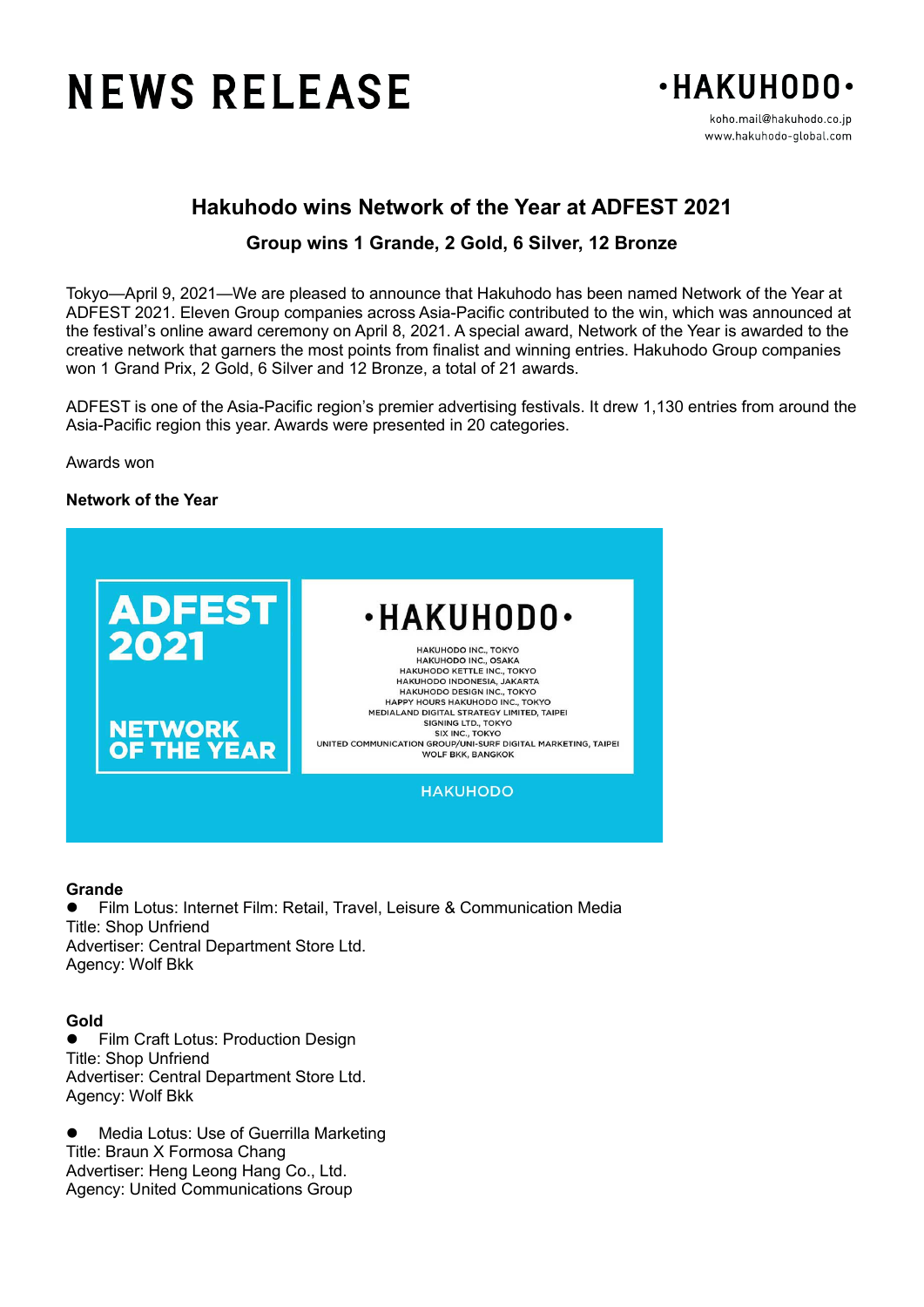# **Silver**

- Branded Entertainment Lotus: Use of Print & Conventional Outdoor
- Media Lotus: Use of Print/Outdoor & Transit
- Outdoor Lotus: Guerrilla Marketing
- PR Lotus: Use of Events & Stunts

Title: Braun X Formosa Chang Advertiser: Heng Leong Hang Co., Ltd. Agency: United Communications Group

Design Lotus: Digital & Interactive Design Title: A Ciphered Release of Music Video: STRAY SHEEP CODE Advertiser: Sony Music Labels Inc. / Reissue Records Inc. Agency: SIX Inc.

**•** Outdoor Lotus: Retail Title: Flavour of Home Campaign Advertiser: Sushi Sei Agency: Hakuhodo Indonesia

## **Bronze**

 Brand Experience Lotus: Use of Print or Conventional Outdoor Title: #CloseTheGap Advertiser: She Radio 99.6 FM Agency: Hakuhodo Indonesia

- Branded Entertainment Lotus: Use of Interactive & Social Media<br>● Digital Lotus: Use of Social
- Digital Lotus: Use of Social<br>• Media Lotus: Use of Social
- Media Lotus: Use of Social Media & Earned Media
- Mobile Lotus: Use of Social for Mobile
- PR Lotus: Use of Social in a PR Campaign

Title: A Ciphered Release of Music Video: STRAY SHEEP CODE Advertiser: Sony Music Labels Inc. / Reissue Records Inc. Agency: SIX Inc.

Branded Entertainment Lotus: Use of Games

Title: Pocky K.O. Advertiser: Ezaki Glico Co., Ltd. Agency: Hakuhodo Inc., Kansai Office

- Branded Entertainment Lotus: Resilience Through Creativity
- Media Lotus: Use of Branded Entertainment & Content: Program & Platform

 PR Lotus: Resilience Through Creativity Title: Red Restaurants Drive Advertiser: TV Tokyo Corporation Agency: Hakuhodo Kettle Inc.

● Film Craft Lotus: Script Title: Free Your Hunger Advertiser: GrabFood Agency: Spa-Hakuhodo Co., Ltd.

● New Director Lotus: Commissioned Spot Title: Little Light Advertiser: Citra Pariwara Agency: Hakuhodo Indonesia